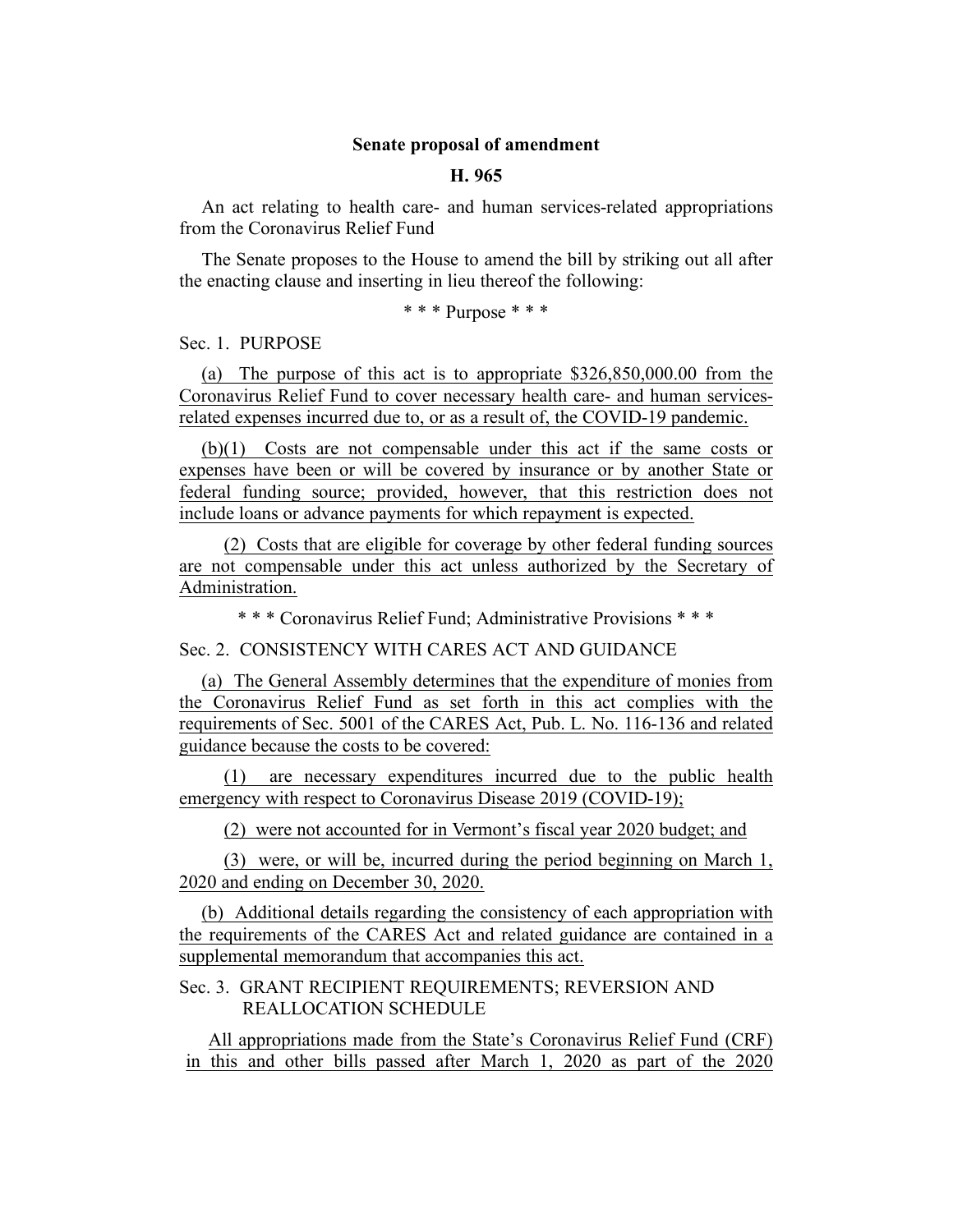legislative session are made with the knowledge that the statutory and regulatory context is constantly changing. Additional federal legislation may further change the potential for and appropriateness of CRF usage. As a result:

(1) Appropriations from the CRF are subject to changes in source of funds that may occur as the result of subsequent legislation or through administrative actions, where permissible by law.

(2) Specific CRF uses may need to change based on changes to federal laws or on revised or updated federal guidance.

(3) It is the responsibility of all entities receiving CRF monies to ensure compliance with all federal guidelines as to CRF spending and use.

(4) Unless otherwise authorized by the Commissioner of Finance and Management, any monies appropriated from the CRF shall revert to the CRF to the extent that they have not been expended by December 20, 2020 to enable reallocation.

Sec. 4. CORONAVIRUS RELIEF FUND GRANTS; CONDITIONS

(a) Any person receiving a grant comprising monies from the Coronavirus Relief Fund shall use the monies only for purposes that comply with the requirements of Sec. 5001 of the CARES Act, Pub. L. No. 116-136 and related guidance.

(b) Any person who expends monies from the Coronavirus Relief Fund for purposes not eligible under Sec. 5001 of the CARES Act, Pub. L. No. 116-136 and related guidance shall be liable for repayment of the funds to the State of Vermont; provided, however, that a person shall not be liable for such repayment if the person expended the monies in good faith reliance on authorization of the proposed expenditure by or specific guidance from the agency or department administering the grant program.

(c) The Attorney General or a State agency or department administering a grant program established or authorized under this act may seek appropriate criminal or civil penalties as authorized by law for a violation of the terms or conditions of the applicable program, grant, or award.

Sec. 5. CORONAVIRUS RELIEF FUND; RECORD KEEPING; COMPLIANCE; REPORTS

(a) In order to ensure compliance with the requirements of Sec. 5001 of the CARES Act, Pub. L. No. 116-136, and related guidance, and to assist the State in demonstrating such compliance:

(1) any agency or department, and any subrecipient of a grant, that is authorized to disburse grant funds appropriated by this act shall include standard audit provisions, as required by Agency of Administration Bulletins 3.5 and 5, in all contracts, loans, and grant agreements; and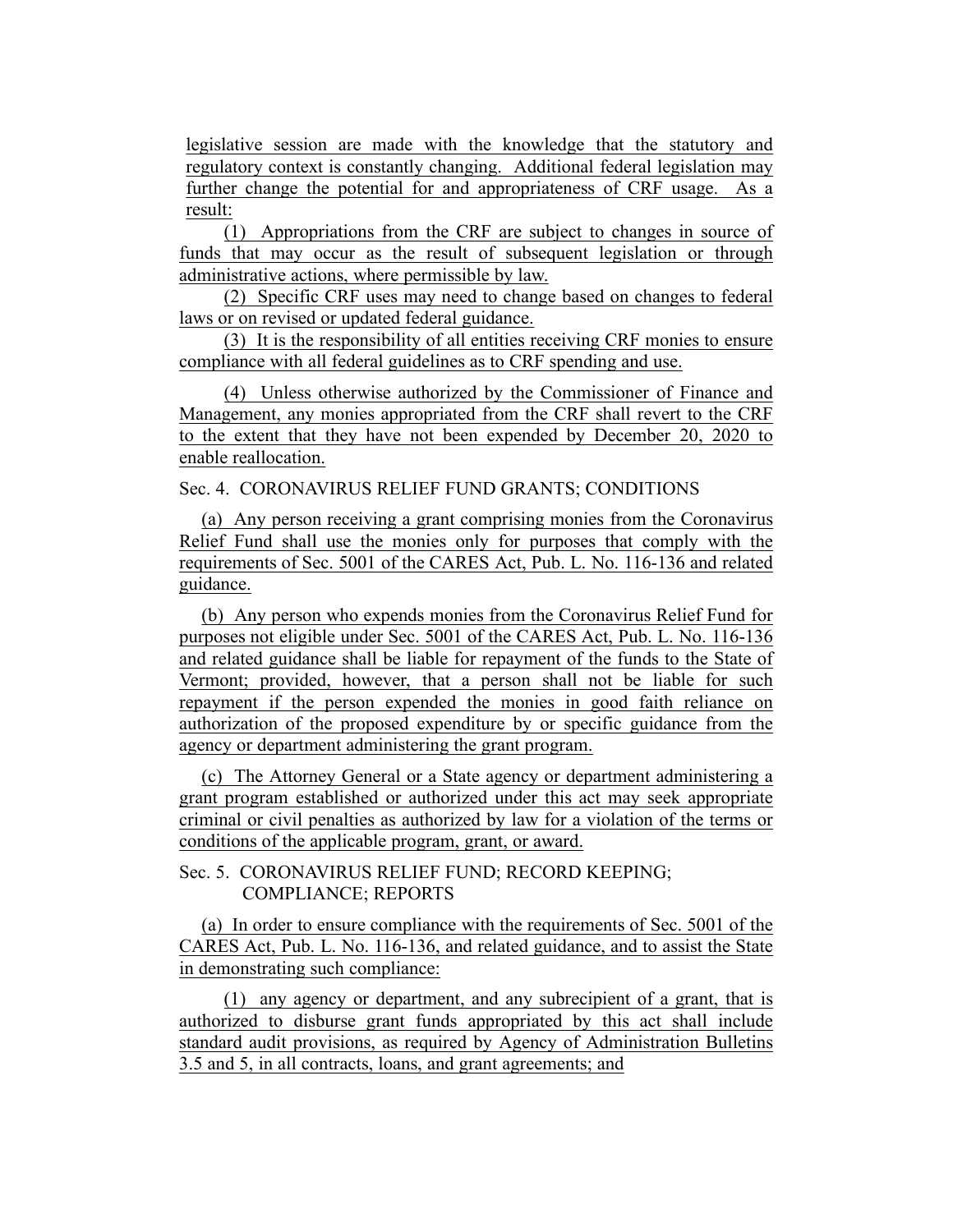(2) each grant recipient shall report on its use of the monies received pursuant to this act to the agency or department administering the grant as required by that agency or department and shall maintain records of its expenditures of the monies for three years, or for a longer period if so required by State or federal law, to enable verification as needed.

(b) On or before August 15, 2020 and October 1, 2020, each agency or department administering a grant program pursuant to this act shall provide information to the legislative committees of jurisdiction, including the House and Senate Committees on Appropriations, regarding its distribution of grant funds to date, the amount of grant funds that remains available for distribution, and its plans for awarding the available funds by December 20, 2020.

\* \* \* Hazard Pay for Front-Line Employees \* \* \*

Sec. 6. FRONT-LINE EMPLOYEES HAZARD PAY GRANT PROGRAM

(a)(1) There is established in the Agency of Human Services the Front-Line Employees Hazard Pay Grant Program to administer and award grants to certain public safety, public health, health care, and human services employers whose employees were engaged in activities substantially dedicated to mitigating or responding to the COVID-19 public health emergency during the eligible period.

(2) The sum of \$28,000,000.00 is appropriated from the Coronavirus Relief Fund to the Agency of Human Services in fiscal year 2021 for the administration and payment of grants pursuant to the Front-Line Employees Hazard Pay Grant Program established in subdivision (1) of this subsection.

(b) As used in this section:

(1) "Agency" means the Agency of Human Services.

(2)(A) "Covered employer" means an entity that employs one or more individuals in Vermont in relation to its operation of one of the following:

(i) an assisted living residence as defined in 33 V.S.A. § 7102;

(ii) a nursing home as defined in 33 V.S.A. § 7102 and any employer that a nursing home has contracted with for the provision of physical, speech, respiratory, or occupational therapy, provided that such an employer shall only be permitted to receive a grant to provide hazard pay to its employees for therapy services provided in the nursing home;

(iii) a residential care home as defined in 33 V.S.A. § 7102;

(iv) a therapeutic community residence as defined in 33 V.S.A.  $§ 7102;$ 

(v) a health care facility as defined in 18 V.S.A. § 9432 or a physician's office;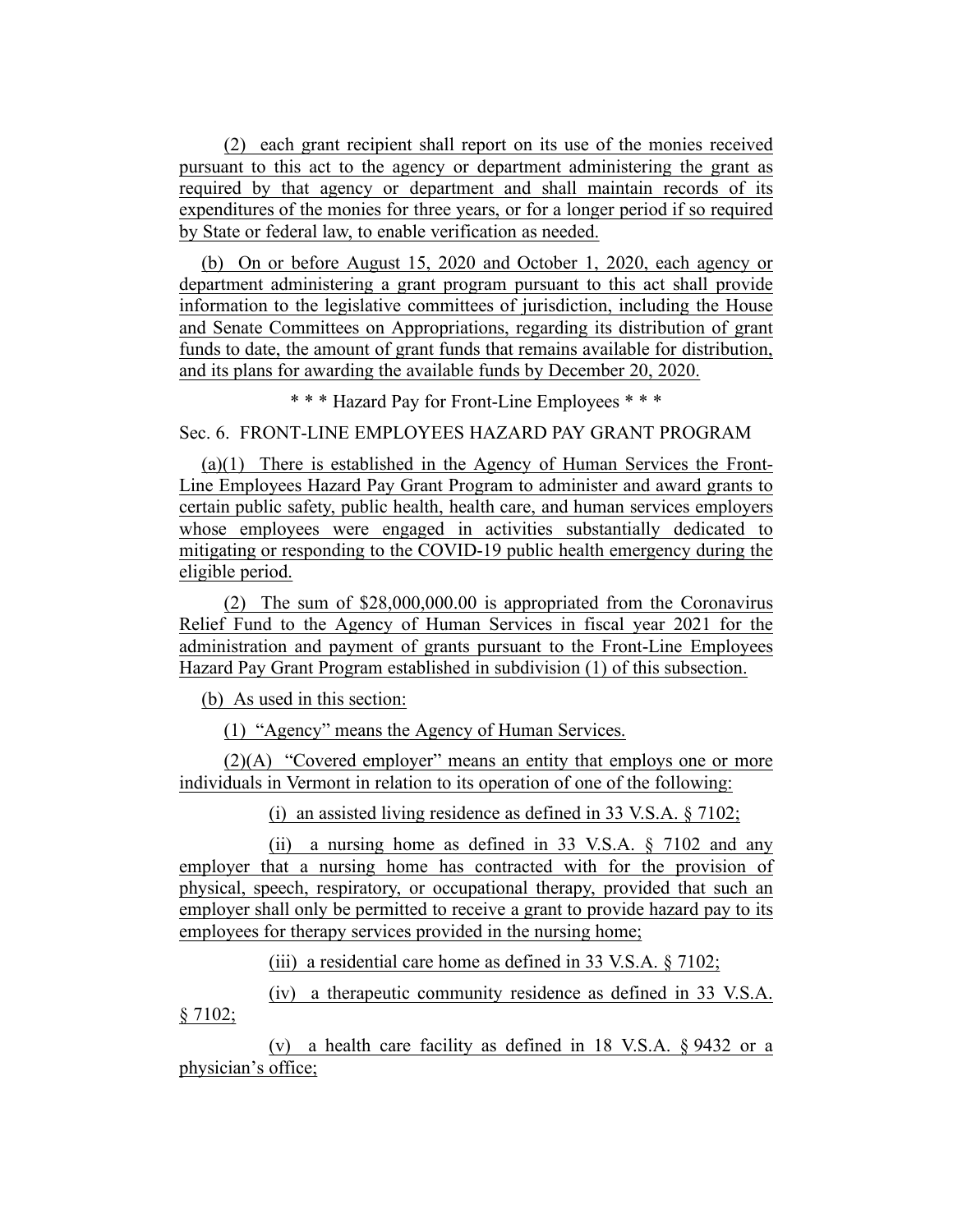(vi) a dentist's office or a dental facility;

(vii) a homeless shelter;

(viii) a home health agency as defined in 33 V.S.A. § 6302 and any employer that a home health agency has contracted with to provide physical, speech, respiratory, or occupational therapy on its behalf, provided that such an employer shall only be permitted to receive a grant to provide hazard pay to its employees for therapy services provided on behalf of the home health agency;

(ix) a federally qualified health center, rural health clinic, or clinic for the uninsured;

(x) a program licensed by the Department for Children and Families as a residential treatment program;

(xi) an ambulance service or first responder service as defined in 24 V.S.A. § 2651;

(xii) a morgue; or

(xiii) a provider of necessities and services to vulnerable or disadvantaged populations.

(B) "Covered employer" does not include:

(i) the State;

(ii) a political subdivision of the State;

(iii) the United States;

(iv) an agency designated to provide mental health or developmental disability services, or both, pursuant to 18 V.S.A. chapter 207; or

(v) an agency with which the Commissioner of Mental Health or of Disabilities, Aging, and Independent Living, or both, has contracted to provide specialized services pursuant to 18 V.S.A. § 8912.

(3)(A) "Elevated risk of exposure to COVID-19" means the performance of a job that:

(i) has high potential for exposure to known or suspected sources of COVID-19, including through;

(I) providing in-person services or care to members of the public or clients; or

(II) cleaning or sanitizing the premises of a covered employer in a location that is used by members of the public or individuals who are known or suspected to have COVID-19;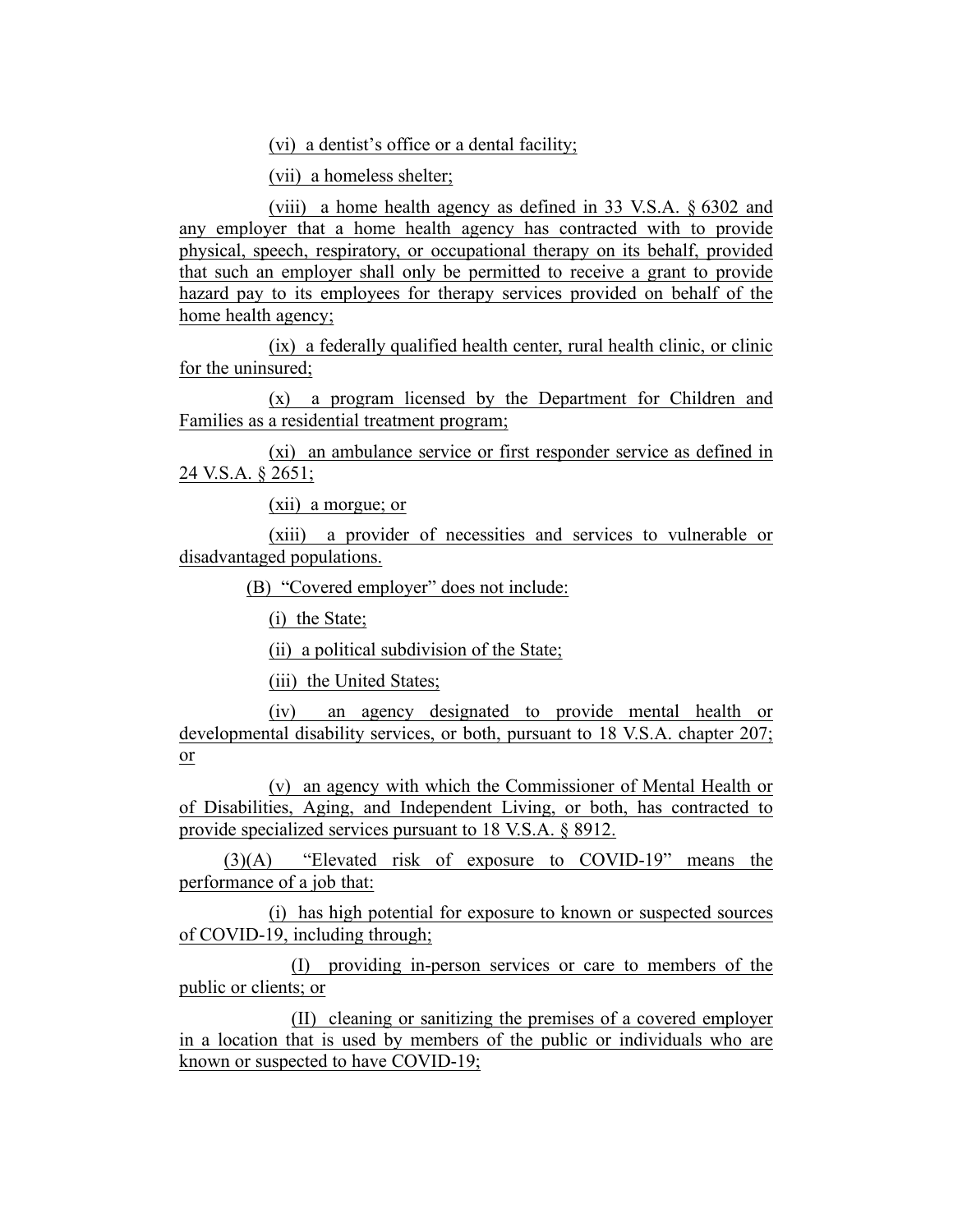(ii) requires frequent physical contact or close contact, or both, with people who may be infected with SARS-CoV-2, but who are not known or suspected COVID-19 patients; or

(iii) is located in an area with ongoing community transmission of SARS-CoV-2 and requires regular, close contact with members of the public.

(B) As used in this subdivision (b)(3), "close contact" means interactions with another individual that require the employee to be within six feet of that individual.

(4)(A) "Eligible employee" means an individual who:

(i) is employed by a covered employer that has applied for a grant through the Program;

(ii) performs a job that had an elevated risk of exposure to COVID-19 during the eligible period;

(iii) was unable to perform his or her job remotely or to telework, including by providing health care or other services by telephone, videoconference, or telehealth;

(iv) except in the case of employees of home health agencies and nursing homes, earns an hourly base wage of \$25.00 or less;

(v) worked at least 68 hours for a covered employer during the eligible period; and

(vi) is not eligible to receive monetary benefits for the performance of his or her job under any program authorized or implemented by the federal government.

(B) Notwithstanding subdivision (A)(i) of this subdivision (4), "eligible employee" includes an independent direct support provider who satisfies the requirements of subdivisions  $(A)(ii)$ – $(vi)$  of this subdivision (4).

(C) "Eligible employee" does not include:

(i) an independent contractor or self-employed individual; or

(ii) an individual who has received unemployment insurance benefits for any week during the eligible period.

(5) "Eligible period" means the period from March 13, 2020 through May 15, 2020, inclusive.

(6) "Independent direct support provider" has the same meaning as in 21 V.S.A. § 1631.

(7) "Program" means the Front-Line Employees Hazard Pay Grant Program.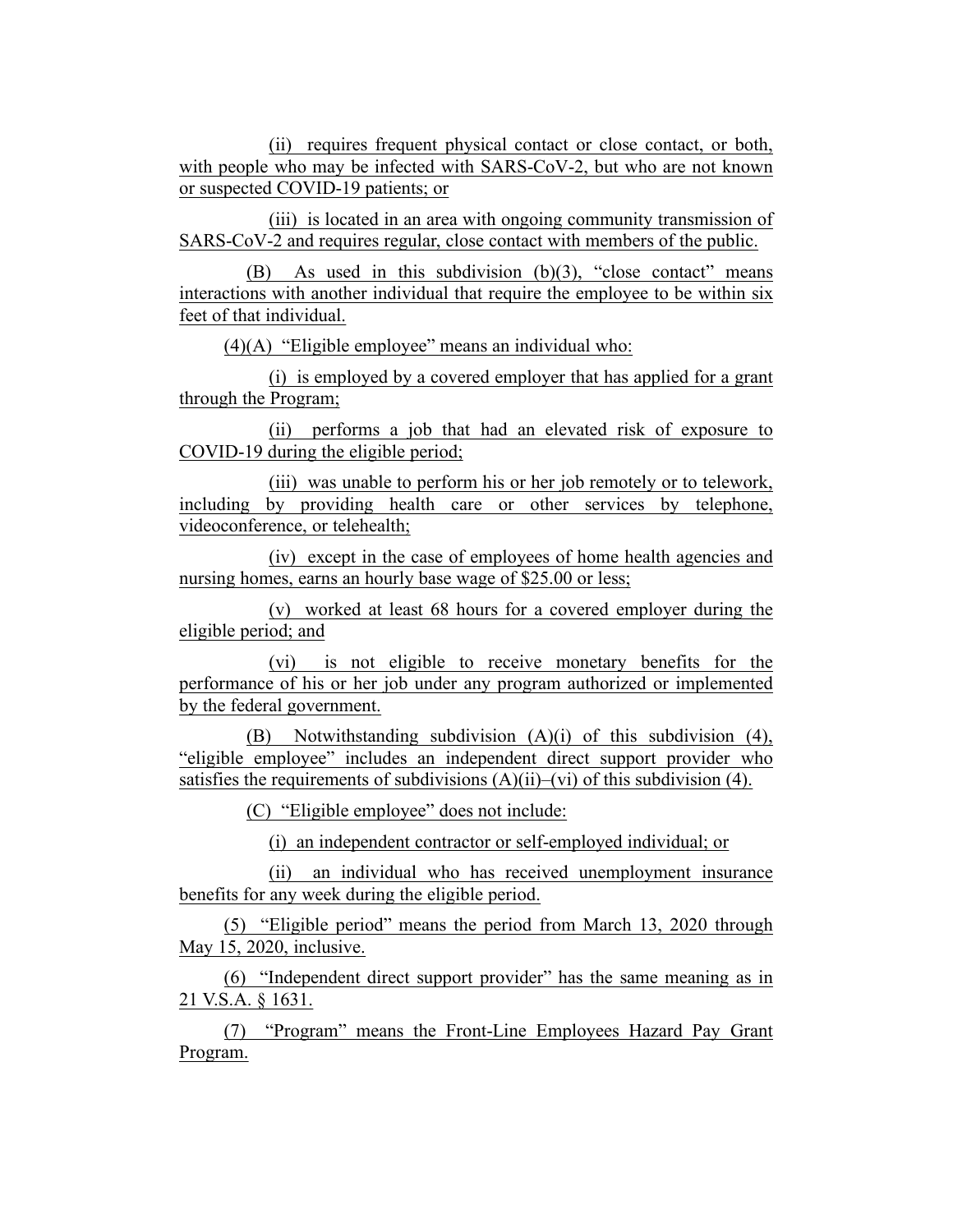(8) "Secretary" means the Secretary of Human Services.

 $(c)(1)$  A covered employer may apply to the Secretary for a lump sum grant to provide hazard pay to eligible employees in the following amounts for the eligible period:

(A) \$2,000.00 for an eligible employee who worked at least 216 hours in a job with an elevated risk of exposure to COVID-19 during the eligible period; and

(B) \$1,200.00 for an eligible employee who worked at least 68 hours and less than 216 hours in a job with an elevated risk of exposure to COVID-19 during the eligible period.

(2)(A) The number of hours worked by an eligible employee during the eligible period shall include any hours of employer-provided accrued paid leave or leave provided pursuant to the Emergency Family and Medical Leave Expansion Act or the Emergency Paid Sick Leave Act that were used by the eligible employee because he or she contracted COVID-19 or was quarantined because of exposure to COVID-19.

(B) The number of hours worked by an eligible employee during the eligible period shall not include:

(i) any hours of employer-provided accrued paid leave or leave provided pursuant to the Emergency Family and Medical Leave Expansion Act or the Emergency Paid Sick Leave Act that were used by the eligible employee to care for another individual; and

(ii) any hours of remote or telework performed by the eligible employee, including the provision of healthcare or other services by telephone, videoconference, or telehealth.

(3) An eligible employee may elect not to receive hazard pay funded by a grant provided pursuant to the Program by providing notice to his or her employer pursuant to procedures adopted by the employer.

(4) For the sole purpose of the administration of the Program and the provision of hazard pay to independent direct support providers, ARIS Solutions, as the fiscal agent for the employers of the independent direct support providers, shall have the authority to apply for a grant in the same manner as a covered employer and to disburse hazard pay funded by that grant to eligible independent direct support providers. Notwithstanding subdivision (b)(5) of this section, the Secretary may establish a different eligibility period for independent direct support providers based on the start and end dates of the pay periods used by ARIS Solutions that are closest to the dates set forth in subdivision (b)(5) of this section.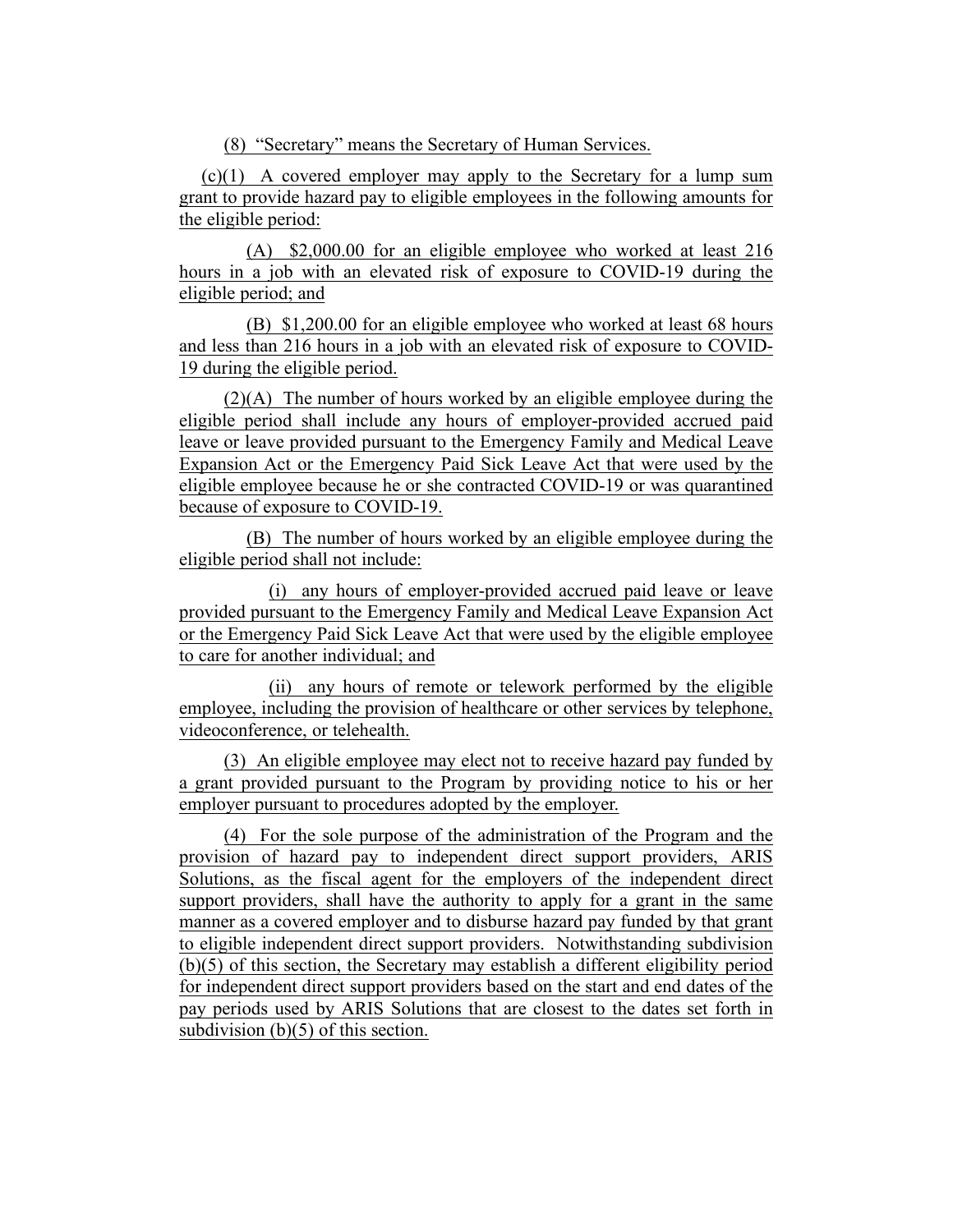(5) To the extent permitted under federal law, hazard pay provided to an eligible employee through a grant provided pursuant to the Program shall not:

(A) be considered as earned income, unearned income, or a resource for the purpose of any public benefit program; or

(B) make the hazard pay recipient ineligible for any public benefit programs, including Vermont Medicaid.

(6) A covered employer may deduct any applicable payroll taxes related to the payment to an eligible employee of hazard pay funded by the Program from the amount set forth in subdivision (1) of this subsection.

(d) In order to qualify for a grant under the Program, the Secretary shall require a covered employer to certify that:

(1) the grant funds shall only be used to provide hazard pay to eligible employees;

(2) eligible employees receiving hazard pay funded by the grant shall not be required to pay an administrative fee or other charge in relation to the employer requesting a grant to provide the employee with hazard pay;

(3) it has established a process to permit eligible employees to elect not to receive hazard pay funded by a grant provided pursuant to the Program and record keeping procedures to track which employees have elected not to receive a grant; and

(4) the covered employer shall not reduce or otherwise recoup any compensation paid to or owed to an eligible employee for work performed during the eligible period as a result of the eligible employee receiving hazard pay funded by a grant obtained through the Program.

(e) The amount of the grant provided to a covered employer shall equal the total amount of hazard pay that its eligible employees qualify for pursuant to subsection (c) of this section.

(f) Each covered employer that receives a grant shall, not later than 90 days after receiving the grant and in no event later than December 15, 2020, report to the Agency on a standard form provided by the Secretary the amount of grant funds used to provide hazard pay to eligible employees and the amount of any remaining grant funds that were not spent. All unspent grant funds shall be returned to the Agency pursuant to a procedure adopted by the Secretary.

(g)(1) The Secretary shall:

(A) adopt procedures for implementing the Program, which shall include a simple grant application process and a process to allow employers to report on their use of the grant funds awarded pursuant to this section;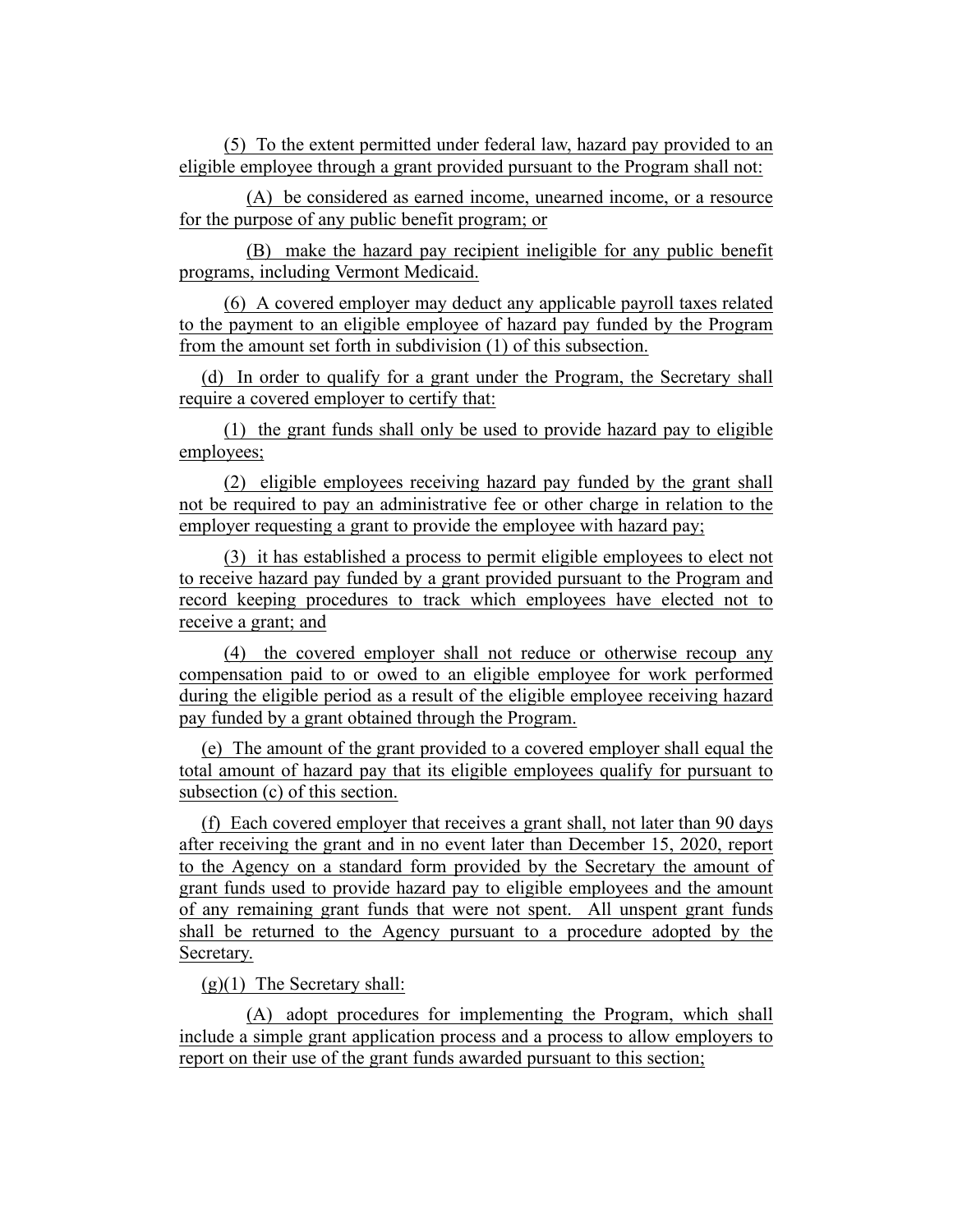(B) promote awareness of the Program to eligible employers;

(C) award grants to covered employers on a first-come, first-served basis, subject to available funding; and

(D) adopt measurable goals, performance measures, and an audit strategy to assess the utilization and performance of the Program.

(2) The Secretary may enter into agreements, memoranda of understanding, or contracts with private entities as necessary to implement or administer the Program and, notwithstanding any provision of law to the contrary, shall not be required to competitively bid any contracts entered into pursuant to this subdivision. For the purposes of the Program, the public health risk posed by COVID-19 shall be deemed to be an emergency situation that justifies the execution of sole source contracts pursuant to Bulletin 3.5, the State's Procurement and Contracting Procedures.

(h) In addition to any other reports required pursuant to this act, on or before January 15, 2021, the Secretary shall submit a report to the General Assembly concerning the implementation of this section, including:

(1) a description of the policies and procedures adopted to implement the Program;

(2) the promotion and marketing of the Program; and

(3) an analysis of the utilization and performance of the Program.

(i)(1) The definition of "covered employer" set forth in subdivision  $(b)(2)$ of this act shall be deemed to include to the types of employers listed in subdivision (2) of this subsection to the extent permitted by federal law and any applicable guidance if either of the following occurs:

(A) the permissible uses of monies in the Coronavirus Relief Fund pursuant to Sec. 5001 of the CARES Act, Pub. L. No. 116-136, as amended, and any related guidance are expanded to permit the payment of hazard pay to employees of some or all of the types of employers listed in subdivision (2) of this subsection (i); or

(B) a federal program that grants money directly to the State, which may be used to provide hazard pay to employees of some or all of the types of employers listed in subdivision (2) of this subsection (i), is enacted.

(2) The following types of employers may be deemed to be included within the definition of "covered employer" set forth in subdivision (b)(2) of this section if the requirements of subdivision (1) of this subsection are met:

(A) a grocery store;

(B) a pharmacy;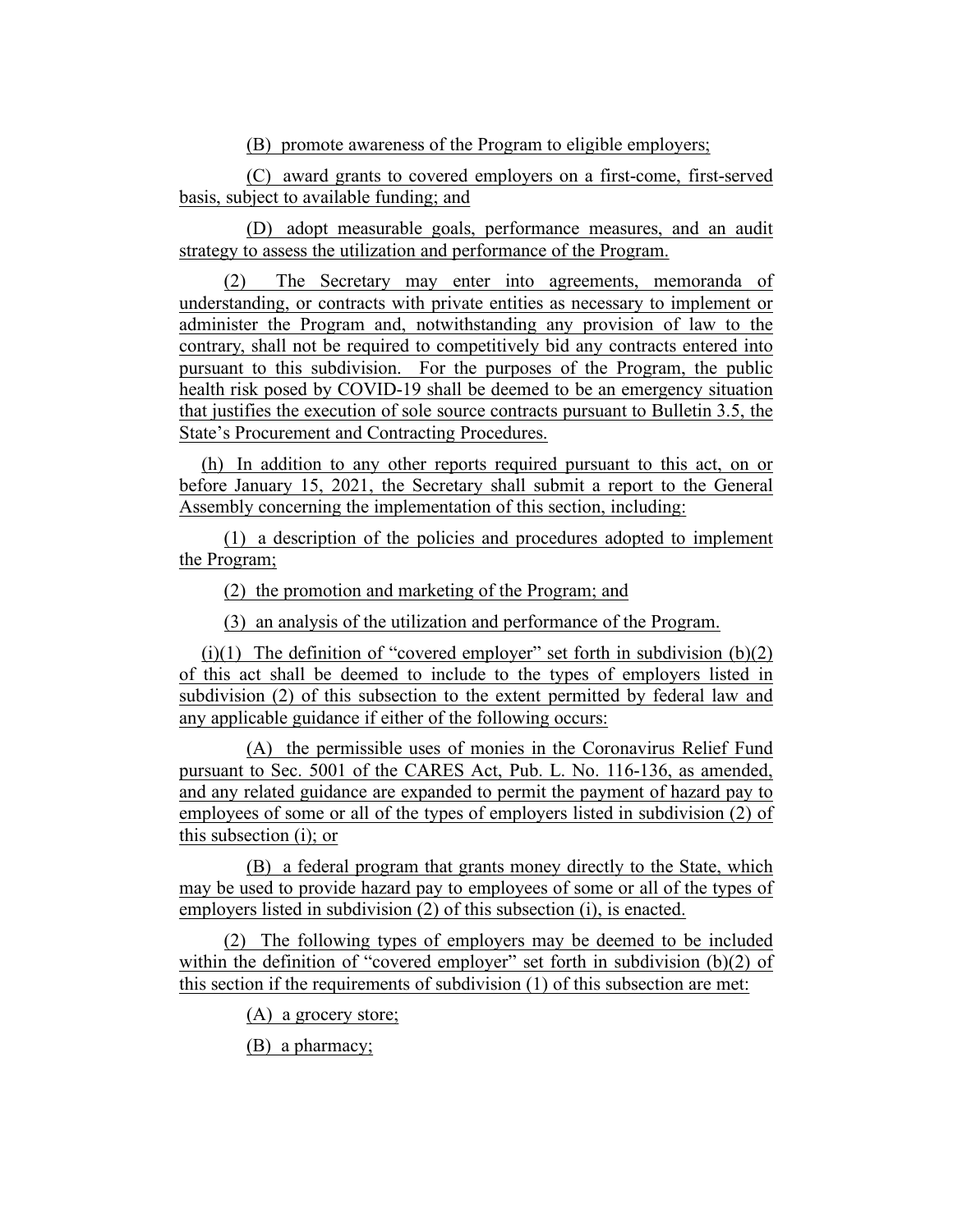(C) a retailer identified as essential in Sec. 6, paragraphs f and h of addendum 6 to Executive Order 01-20, provided that, during the eligible period, the majority of the retail establishment was open to the general public for in-person sales rather than curbside pickup or delivery;

(D) a wholesale distributor making deliveries to a retailer described in subdivisions  $(A)$ – $(C)$  of this subdivision (i)(2);

(E) a trash collection or waste management service;

(F) a janitorial service that provides cleaning or janitorial services to another covered employer;

(G) a child care facility as defined in 33 V.S.A. § 3511 that is providing child care services to essential service providers pursuant to Directive 2 of Executive Order 01-20;

(H) a vocational rehabilitation service provider; or

(I) a funeral establishment or crematory establishment as defined in 26 V.S.A. § 1211.

\* \* \* Health Care Provider Stabilization Grant Program \* \* \*

# Sec. 7. AGENCY OF HUMAN SERVICES; HEALTH CARE PROVIDER STABILIZATION GRANT PROGRAM

(a) Appropriation. The sum of \$275,000,000.00 is appropriated from the Coronavirus Relief Fund to the Agency of Human Services in fiscal year 2021 for purposes of establishing the Health Care Provider Stabilization Grant Program as set forth in this section. The Agency shall disburse these funds to eligible health care provider applicants as expeditiously as possible using a needs-based application process.

(b) Eligible providers. Providers of health care services in the following categories shall be eligible to apply for grant funds pursuant to this section if the provider is located in Vermont and delivers health care services in this State:

(1) hospitals, including community hospitals and psychiatric hospitals;

(2) health care professional services, including independent medical practices, hospital-owned medical practices, designated and specialized services agencies, federally qualified health centers, rural health clinics, ambulatory surgical centers, and laboratory and imaging centers;

(3) dental services;

(4) other professional services, including mental health providers, residential and nonresidential substance use disorder treatment providers, emergency medical service and ambulance service providers, advanced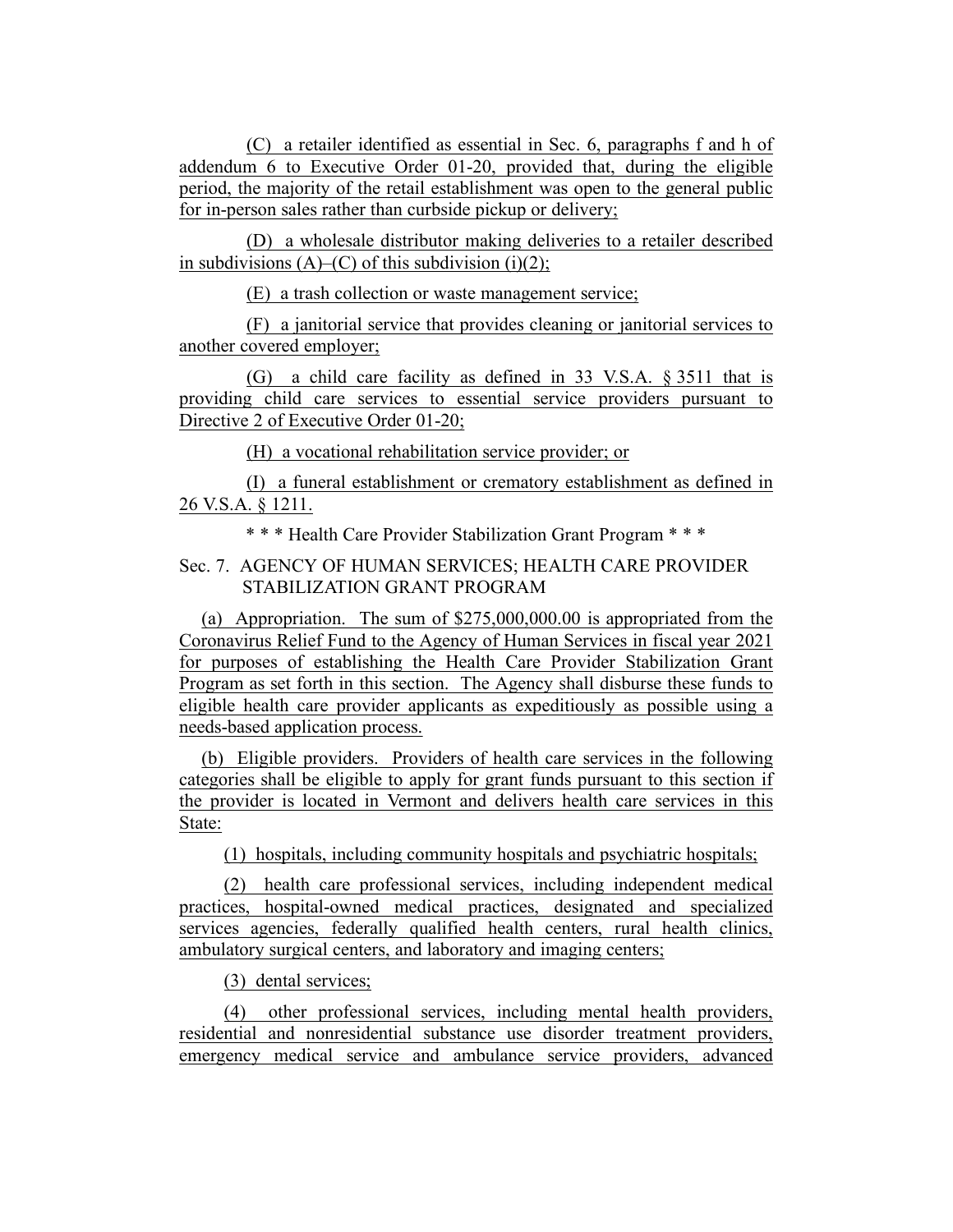practice registered nurses, physical therapists, podiatrists, optometrists, chiropractors, naturopathic physicians, and other health care providers licensed by the Board of Medical Practice or the Office of Professional Regulation;

(5) home health and hospice agencies;

(6) pharmacy services;

(7) facility- and community-based long-term care services, including skilled nursing facilities, nursing homes, residential care homes, assisted living facilities, and adult day service providers; and

(8) organizations recognized by the Agency of Human Services through their status as provider grant recipients providing health support services, including the area agencies on aging and organizations providing peer support services, organizations providing peer outreach services to individuals with intellectual disabilities, and organizations providing children's integrated services.

(c) Prioritization; grant amounts and terms. The Agency shall consider each application received and shall develop a prioritization methodology to determine grant award amounts. If deemed appropriate by the Secretary of Human Services, the Agency may set application deadlines and may establish more than one round of funding for the Grant Program.

(1) The prioritization methodology shall consider:

(A) the impact of the grant amount on the applicant's sustainability, not the applicant's size or its proportion of health care spending in this State;

(B) the degree to which the grant will provide or support services that would otherwise likely become limited or unavailable as a result of business disruptions caused by the COVID-19 public health emergency, including to sustain existing population health management programs, or the grant funds would enable the applicant to withstand and recover from business disruptions caused by the COVID-19 public health emergency, or both;

(C) the degree to which the applicant would use the grant funds to support existing patient financial assistance programs or to enable the applicant to continue providing services to Medicaid beneficiaries, or both;

(D) the degree to which the applicant maintains participation in value-based payment arrangements, if applicable;

(E) the degree to which the applicant appears capable of making appropriate and efficient use of the grant funds; and

(F) any financial assistance an applicant has received from other sources.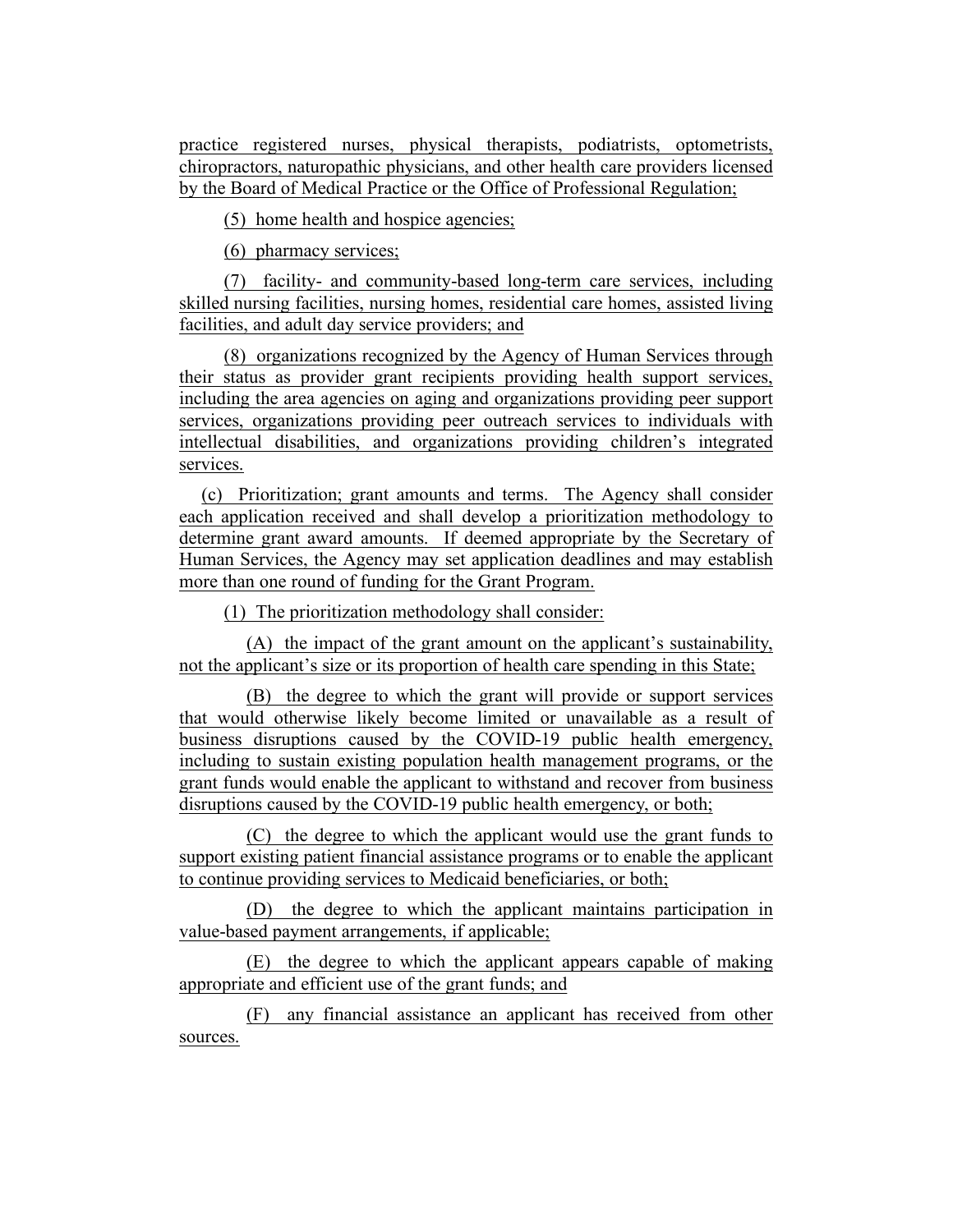(2) To the greatest extent possible, the Agency shall seek to balance grant awards across provider types and across geographic regions of the State.

(3) The Agency shall provide notice and outreach regarding the availability of the grants and grant applications to health care providers and provider organizations in a timely manner.

(4) The Agency shall require applicants to provide only the information necessary for the Agency to determine their financial need and consistency with the elements of the prioritization methodology.

(d) Reports.

(1) On or before August 15, 2020 and October 1, 2020, the Agency of Human Services shall provide information to the House Committees on Appropriations, on Health Care, and on Human Services and the Senate Committees on Appropriations and on Health and Welfare regarding its distribution of Health Care Provider Stabilization Program grant funds to date, including the types of providers awarded funds, the aggregate amounts awarded by provider type, and the aggregate amounts awarded by geographic region of the State.

(2) On or before January 15, 2021, the Agency of Human Services shall report to the House Committees on Appropriations, on Health Care, and on Human Services and the Senate Committees on Appropriations and on Health and Welfare the specific grant amount or amounts awarded to each recipient of funds under the Health Care Provider Stabilization Program.

\* \* \* COVID-19-Related Health Disparities \* \* \*

### Sec. 8. ADDRESSING COVID-19 RELATED HEALTH DISPARITIES

(a)(1) The Department of Health shall utilize its Epidemiology and Laboratory Capacity (ELC) Enhanced Detection Grant to the greatest extent allowable to provide subgrants to community organizations to engage with specific populations most likely to experience adverse outcomes from COVID-19 based on factors such as race or ethnicity, immigrant status, sexual orientation, gender identity, disability, age, and geographic location. Subgrantees shall work directly with affected populations and conduct outreach to isolated individuals at high risk of adverse outcomes from COVID-19 to assess and identify their needs during the COVID-19 public health emergency in order to help them protect themselves and others from the disease, such as by providing education and resources regarding prevention of COVID-19 in languages and formats appropriate to the population, assisting with access to COVID-19 testing and treatment, and identifying and addressing difficulties in safely meeting essential needs, including food, shelter, health care, and emotional support, during the public health emergency.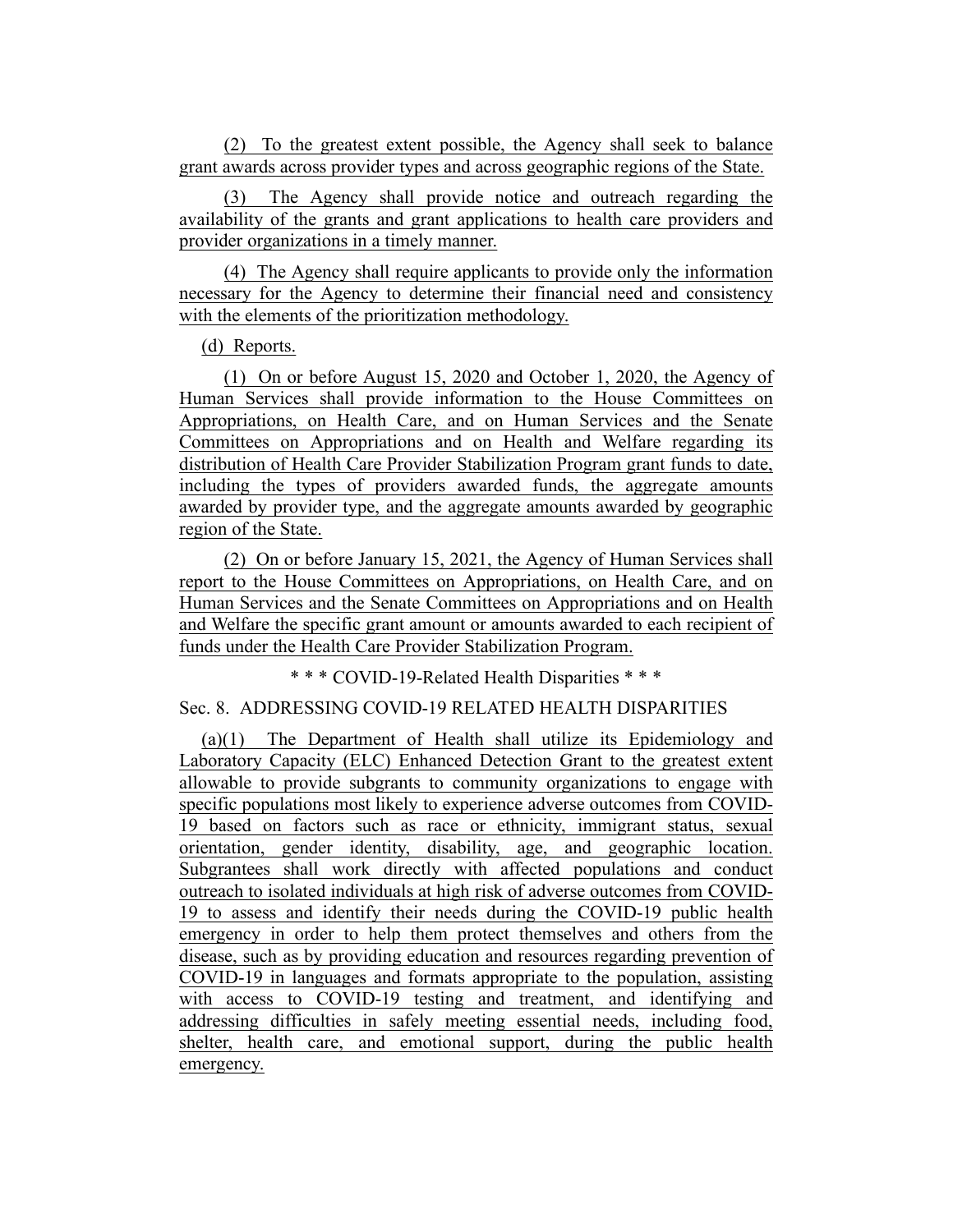(2) The sum of \$500,000.00 is appropriated from the Coronavirus Relief Fund to the Department of Health in fiscal year 2021 to provide monies to the community organizations awarded subgrants in accordance with subdivision (1) of this subsection to assist them in meeting essential needs for food, shelter, health care, and emotional support identified pursuant to subdivision (1) of this subsection that are not eligible expenses under the ELC grant.

(3) To the extent feasible, the Department shall select community organizations for subgrants based on prior demonstrated work with the affected population, membership as part of the affected population, and ability to rapidly implement programming in response to the COVID-19 public health emergency.

(b) On or before August 18, 2020, the Department shall report to the House Committees on Appropriations, on Health Care, and on Human Services and the Senate Committees on Appropriations and on Health and Welfare regarding:

(1) the community subgrants awarded through the ELC grant in accordance with subsection (a) of this section;

(2) any additional resources made available for the purposes set forth in subsection (a) of this section through the Coronavirus Relief Fund allocation plan approved by the Joint Fiscal Committee on May 11, 2020; and

(3) any recommendations for using additional monies from the Coronavirus Relief Fund for the purposes set forth in subsection (a) of this section through legislative appropriation or additional Joint Fiscal Committee allocation.

(c) The Department shall seek insights and recommendations from the community organizations awarded grants pursuant to this section to inform the Department's future efforts to address health disparities in Vermont. The Department shall incorporate these insights and recommendations along with the recommendations from the Governor's Racial Equity Task Force expected on or before August 15, 2020 to enhance and expand upon the Department's previous work in addressing health disparities in Vermont and shall consider ways to continue involving members of the affected populations in the Department's health equity planning processes and action plans going forward.

\* \* \* Mental Health Services \* \* \*

### Sec. 9. DEPARTMENT OF MENTAL HEALTH; SUICIDE PREVENTION

(a) At the time of enactment of this act, the Department of Mental Health has an application pending for a grant from the federal Substance Abuse and Mental Health Services Administration (SAMHSA) for suicide prevention activities necessitated by the COVID-19 public health emergency. If the Department's SAMHSA grant application is successful, the Department shall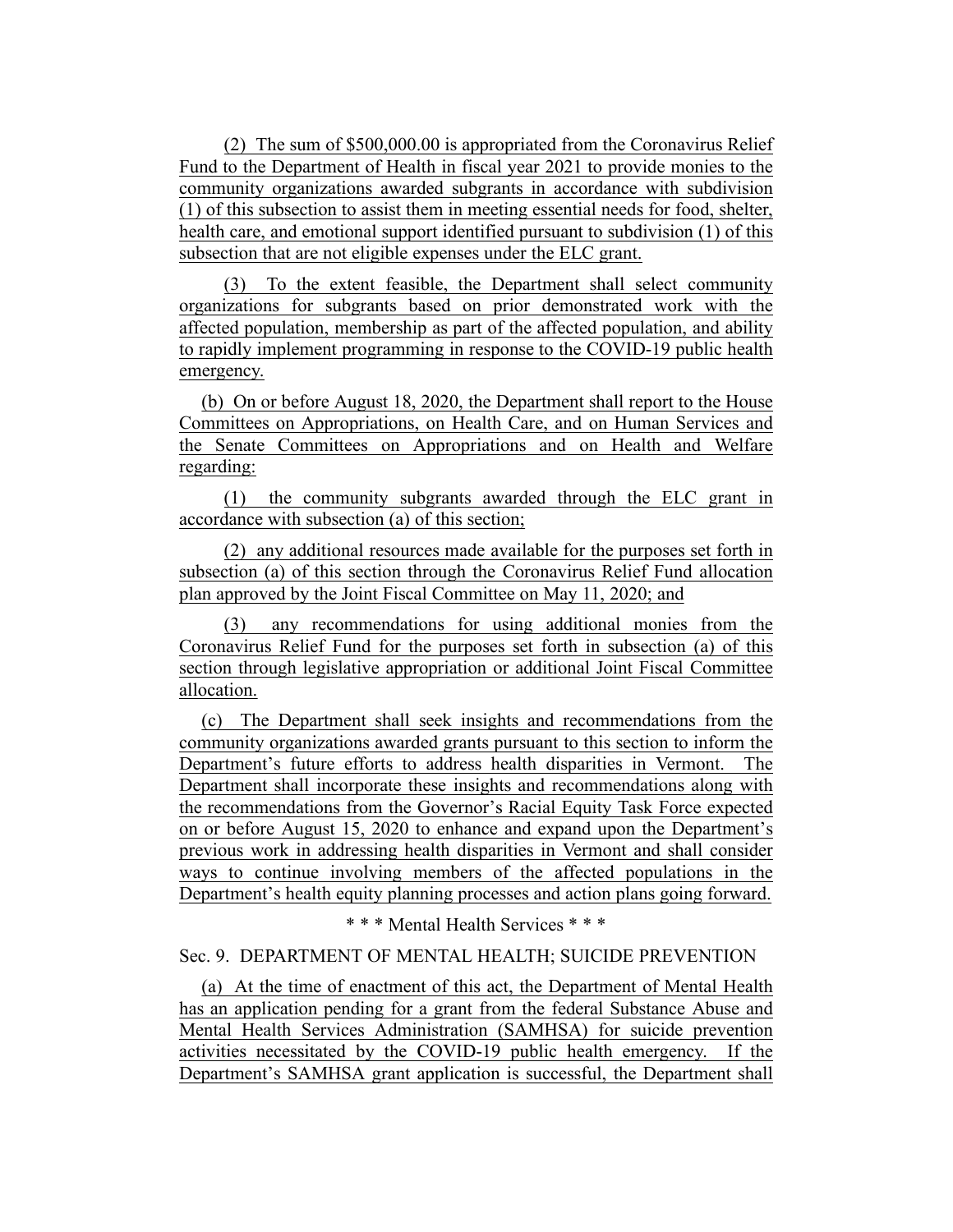utilize the funds awarded to the greatest extent possible to implement suicide prevention initiatives focused on individuals at heightened risk of death by suicide due to economic stress, social isolation, or other impacts of the COVID-19 pandemic. If the Department does not receive the SAMHSA grant, the Department shall notify the General Assembly promptly and shall inform the General Assembly of any resources that can be made available for suicide prevention initiatives through the Coronavirus Relief Fund allocation plan approved by the Joint Fiscal Committee on May 11, 2020 or of any recommendations to use additional monies from the Coronavirus Relief Fund through legislative appropriation or additional Joint Fiscal Committee allocation for these purposes, or both.

#### Sec. 10. PATHWAYS VERMONT; PEER WARM LINE

The sum of \$200,000.00 is appropriated from the Coronavirus Relief Fund to the Department of Mental Health in fiscal year 2021 for purposes of a grant to Pathways Vermont to operate its peer warm line 24 hours per day, seven days per week until December 30, 2020 and to conduct outreach to health care providers and others across Vermont to make them aware of the warm line and encourage them to use it.

\* \* \* Addressing Food Insecurity \* \* \*

### Sec. 11. VERMONT FOODBANK; FOOD INSECURITY

The sum of \$4,700,000.00 is appropriated from the Coronavirus Relief Fund to the Department for Children and Families in fiscal year 2021 for distribution to the Vermont Foodbank for purpose of addressing food insecurity throughout the State, including purchasing more food and necessities, such as diapers, toilet paper, and cleaning supplies; providing subgrants to partner food shelves and meal sites; and for additional personnel, supplies, materials, warehouse space, delivery services, and equipment to meet the increased need of Vermonters for access to food as a result of the COVID-19 public health emergency.

#### Sec. 12. AGENCY OF EDUCATION; SUMMER MEALS FOR CHILDREN

Up to \$12,000,000.00 of monies previously appropriated in fiscal year 2020 to the Agency of Education from the Coronavirus Relief Fund for the purpose of reimbursing COVID-19 costs incurred by school districts may be distributed to Summer Meal Sponsors for purposes of continuing meal delivery services to children during the months of June, July, and August. Funds used for the provision of summer meals shall not be subtracted from a district's first and second fiscal year 2021 education fund payments.

(1) The Agency shall continue to seek waivers from the U.S. Department of Agriculture for the Summer Food Service Program to enable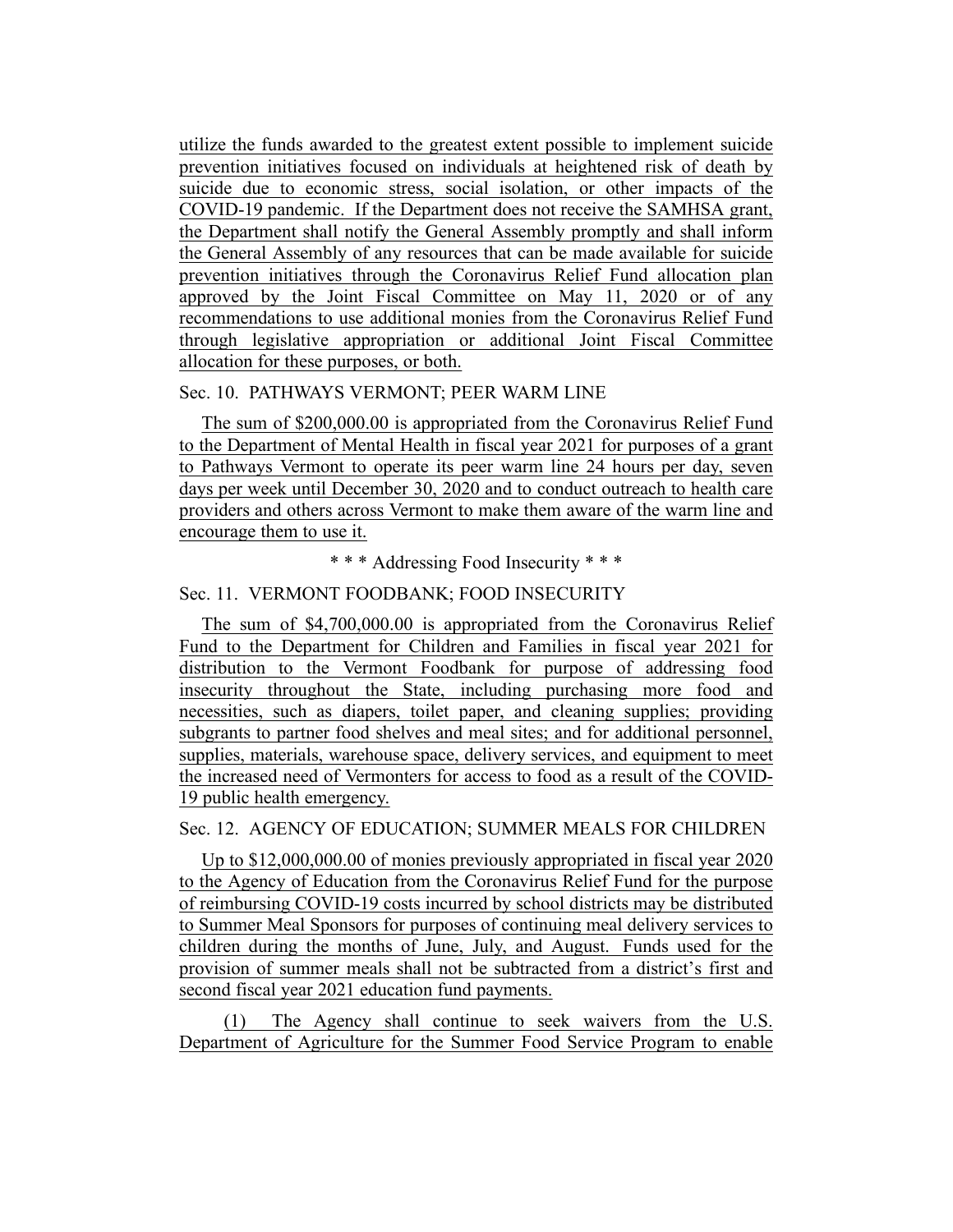the State to draw down federal funds for the delivery of meals in accordance with this section.

(2) On or before August 18, 2020, the Agency shall report to the General Assembly regarding the status, cost, and funding sources available for summer meal delivery and shall make any recommendation for additional Coronavirus Relief Fund monies for this purpose from a subsequent Joint Fiscal Committee allocation or legislation.

## Sec. 13. MEALS TO OLDER VERMONTERS AND OTHER VULNERABLE POPULATIONS

On or before August 18, 2020, the Department for Disabilities, Aging, and Independent Living shall report to the Joint Fiscal Committee on:

(1) the adequacy of funding for the provision of nutrition services to older Vermonters and other vulnerable populations served by the Department, including:

(A) specific federal COVID-19 funding provided to date for the provision of nutrition services to the elderly and vulnerable populations served by the Department; and

(B) Older Americans Act funds distributed to the Area Agencies on Aging for the purpose of providing nutrition services to older Vermonters;

(2) any funds made available for nutrition services for older Vermonters and other vulnerable populations from the Coronavirus Relief Fund pursuant to the Joint Fiscal Committee's May 11, 2020 approved plan; and

(3) any recommendation for additional Coronavirus Relief Fund monies for nutrition services for older Vermonters and other vulnerable populations from a subsequent Joint Fiscal Committee allocation or legislation.

\* \* \* Child Care, Family Supports, and Vulnerable Populations \* \* \*

# Sec. 14. CHILD CARE PROVIDERS, SUMMER CAMPS, AFTERSCHOOL PROGRAMS; PARENT CHILD CENTERS; CHILDREN'S INTEGRATED SERVICES

(a)(1) The sum of  $$12,000,000.00$  is appropriated from the Coronavirus Relief Fund to the Department for Children and Families in fiscal year 2021 for the purposes of providing:

(A) additional restart grants to summer camps, afterschool programs, and child care providers;

(B) the cost incurred by Parent Child Centers in responding to the COVID-19 public health emergency, including the increased demand for services by impacted families; and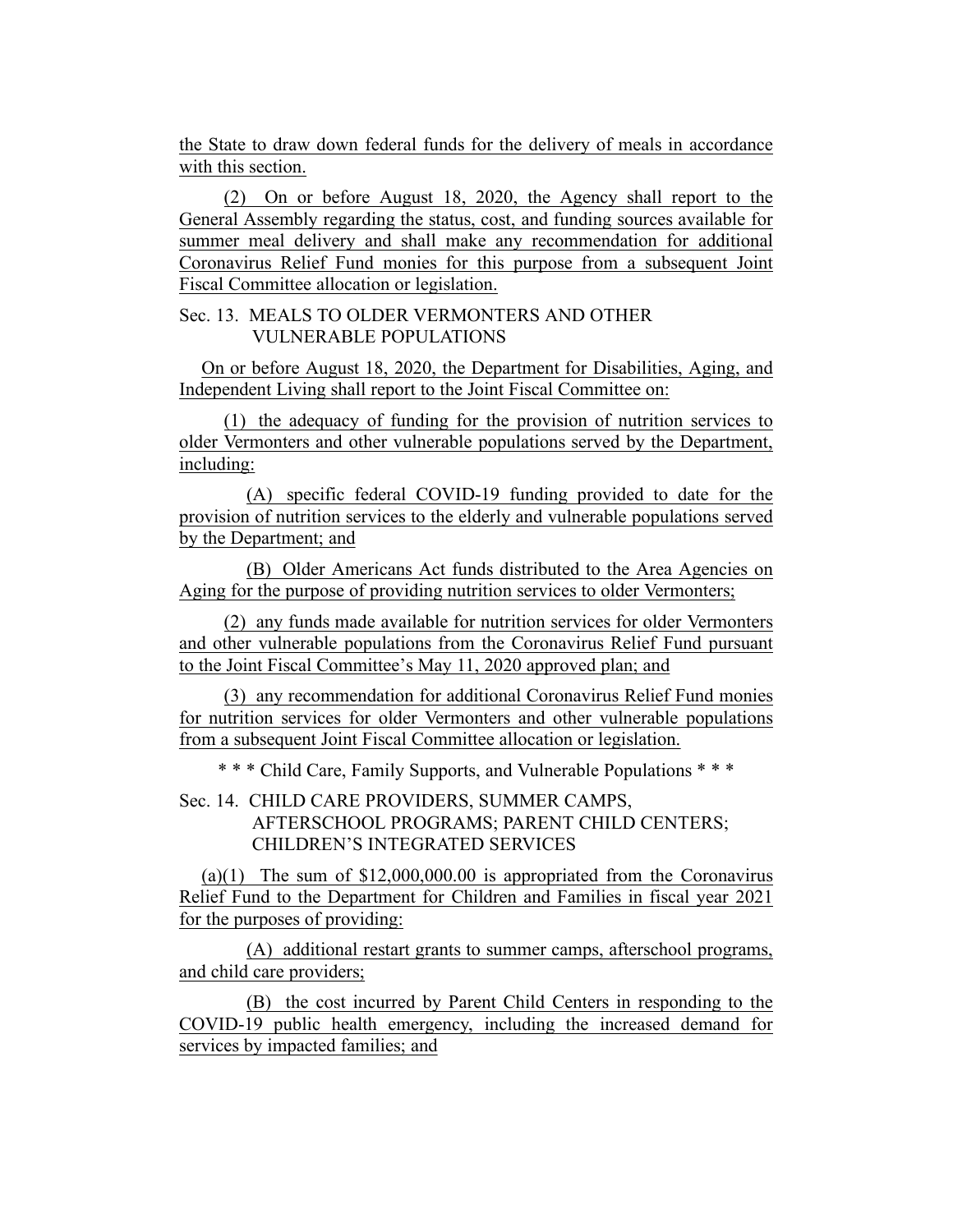(C) funds to address the immediate needs related to providing Children's Integrated Services, including information technology training and the provision of equipment necessary for telehealth services.

(2) The Department shall determine the allocation of funding for this subsection and develop an application process to distribute funds to providers.

(b) Once the Department has determined how the appropriation set forth in this section shall be distributed, but not later than August 18, 2020, it shall report to the House Committees on Appropriations and on Human Services and to the Senate Committees on Appropriations and on Health and Welfare regarding how the funds are to be distributed across programs.

### Sec. 15. GRANTS TO VULNERABLE POPULATIONS

The sum of \$2,000,000.00 is appropriated from the Coronavirus Relief Fund to the Agency of Human Services in fiscal year 2021 for the purposes of distributing the monies among populations made vulnerable by the COVID-19 public health emergency as determined by a needs-based assessment. The populations served by this section shall be households living below 300 percent of the Federal Poverty Level, including families receiving Reach Up, older Vermonters, and individuals with a disability. Monies distributed pursuant to this section shall assist the designated populations in addressing permissible household needs under Sec. 5001 of the CARES Act, Pub. L. No. 116–136 and related guidance.

\* \* \* Supports for New Americans, Refugees, and Immigrants \* \* \*

## Sec. 16. SUPPORTS FOR NEW AMERICANS, REFUGEES, AND IMMIGRANTS

The sum of \$700,000.00 is appropriated from the Coronavirus Relief Fund to the Agency of Human Services in fiscal year 2021 for distribution in equal amounts to the Association of Africans Living in Vermont and the U.S. Committee for Refugees and Immigrants' Vermont Refugee Resettlement Program for various purposes related to COVID-19, including:

(1) hiring outreach staff to communicate health and hygiene information related to COVID-19 in many languages, including the symptoms of COVID-19, how to access health care, and the importance of social distancing;

(2) preparing and delivering care packages of food, clothing, and cleaning and hygiene products to persons experiencing economic hardship as a result of high unemployment rates, business closure, or significant business interruption during the COVID-19 pandemic;

(3) providing navigation of case management services to clients in need of unemployment insurance, Reach Up, the Supplemental Nutrition Assistance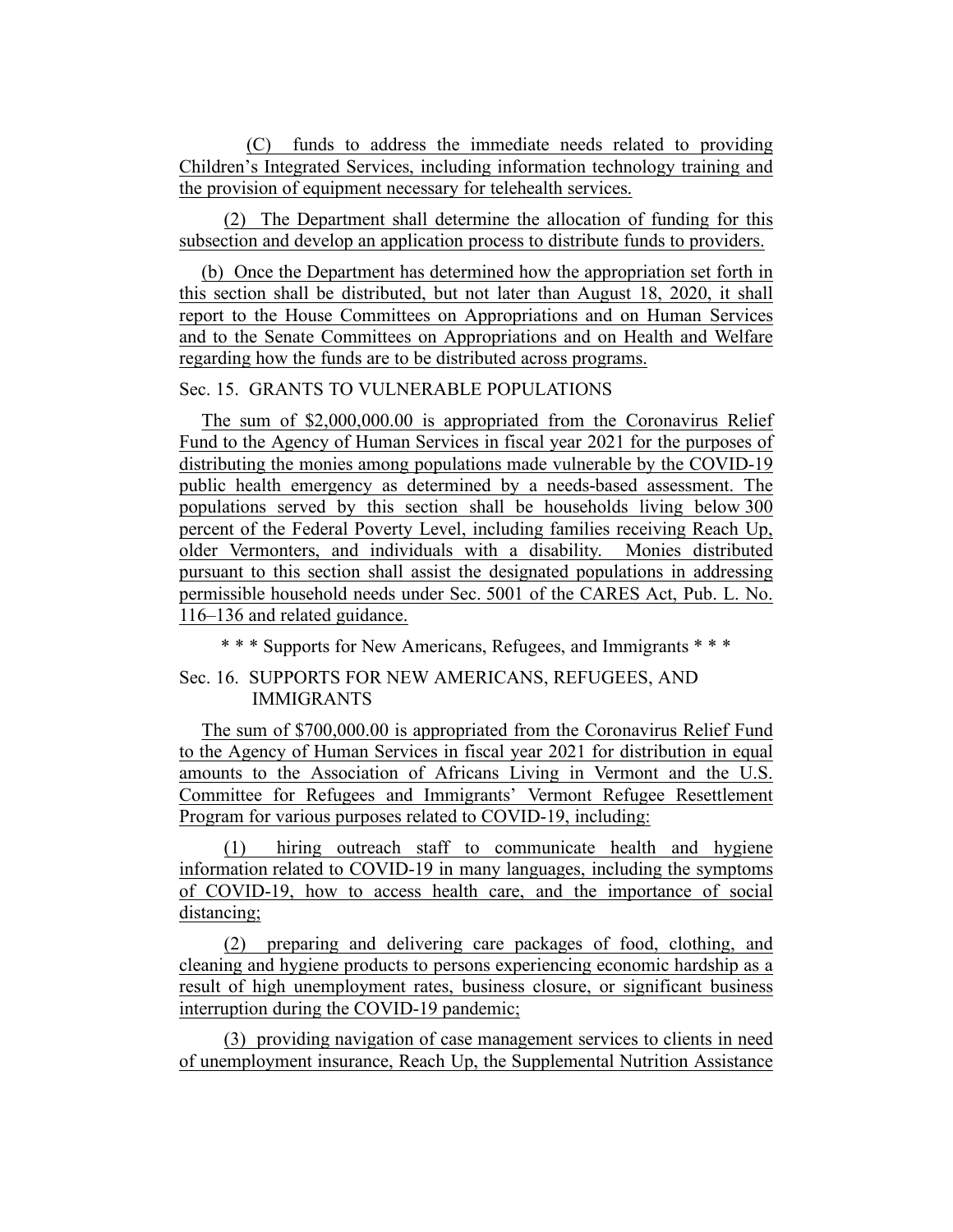Program, and other benefits as a result of high unemployment rates, business closure, or significant business interruption during the COVID-19 pandemic; and

(4) hiring outreach staff to collaborate with the Department for Children and Families' Child Development Division to assist New Americans interested in becoming registered family child care providers, including gaining a better understanding of the challenges facing New Americans in accessing child care as a result of the COVID-19 public health emergency and providing a career path for New Americans who have lost employment as a result of COVID-19.

\* \* \* COVID-19 Public Health Precautions on State Lands \* \* \*

### Sec. 17. AGENCY OF NATURAL RESOURCES; COVID-19 PUBLIC HEALTH EXPENSES ON STATE LANDS

(a) In addition to any other funds appropriated to the Agency of Natural Resources in fiscal year 2021, the amount of \$3,000,000.00 is appropriated from the Coronavirus Relief Fund in fiscal year 2021 for necessary expenditures incurred by the Agency for the purpose of implementing COVID-19 public health precautions on lands owned or controlled by the Agency of Natural Resources. Eligible projects to implement COVID-19 public health precautions include:

(1) updating of signage or information provided at entry to or access to trails, access areas, forests, parks, or other areas where information regarding COVID-19 public health precautions would be available to the users;

(2) temporary campsites or structures to allow for proper social distancing of users and staff;

(3) the cost or expense of services or equipment required to clean or sanitize public spaces; and

(4) expanding, improving, or adding public access to State lands and public waters to allow greater social distancing among users, including purchasing, building, repairing, or expanding parking areas, boat ramps, restrooms, trail heads, visitor centers, and other amenities.

(b) Of the funds appropriated in subsection (a) of this section, \$120,000.00 shall be allocated to the Vermont Youth Conservation Corps to provide youth with employment opportunities by working on the eligible projects undertaken pursuant to this section.

\* \* \* Legislative Branch; Health and Safety \* \* \*

Sec. 18. LEGISLATIVE BRANCH; HEALTH AND SAFETY; COVID-19 **MITIGATION**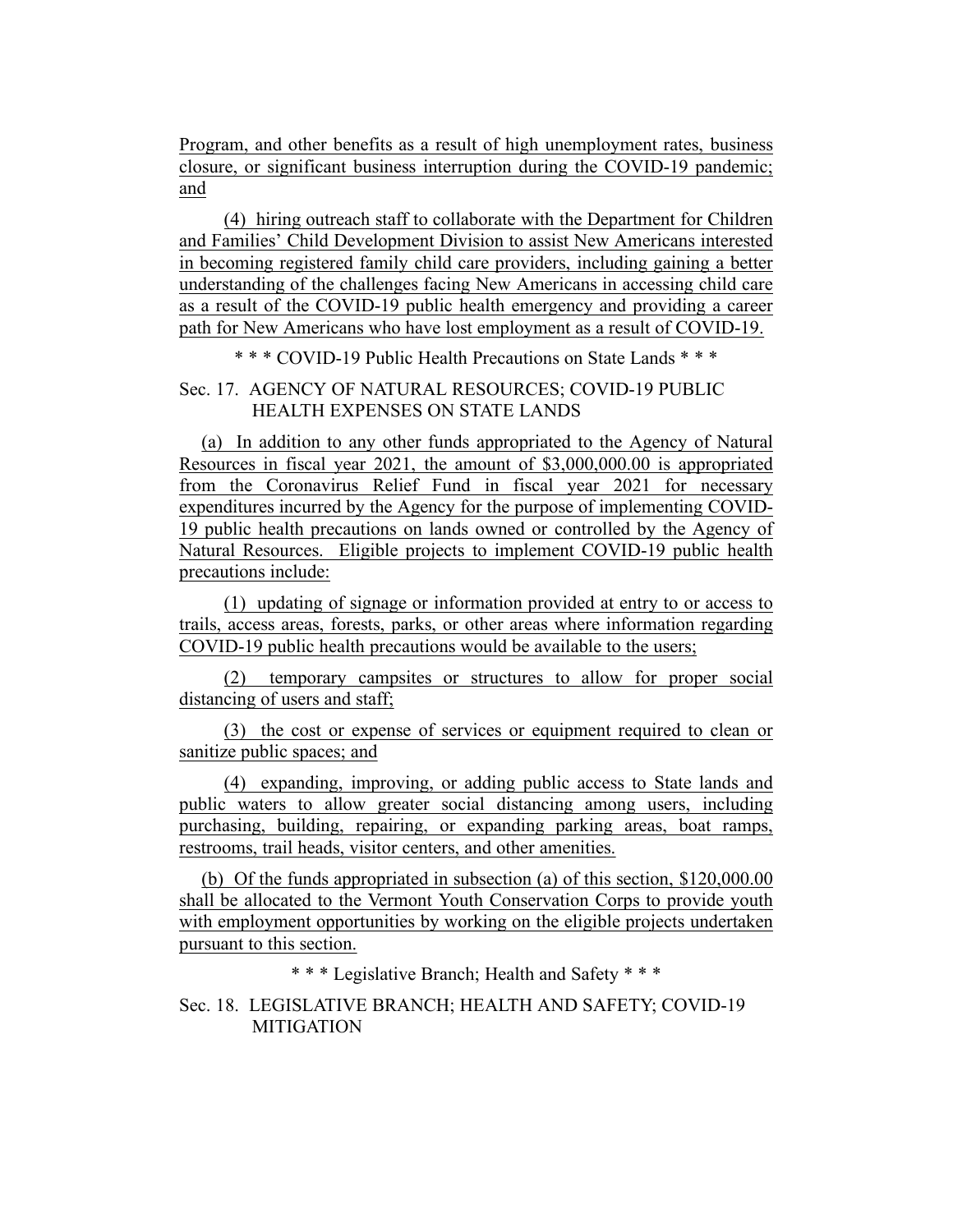(a) The sum of \$750,000.00 is appropriated from the Coronavirus Relief Fund to the Legislature for use by the Legislature, Sergeant at Arms, and the Office of Legislative Information Technology in fiscal year 2021 for the following purposes:

(1) contracting with an independent third party for an assessment of the space and health and safety needs of the Legislative Branch for COVID-19 mitigation and meeting social distancing requirements.

(2) COVID-mitigation equipment or upgrades to the State House, including personal protective equipment (PPE) and other health and safety equipment or infrastructure;

(3) to purchase any equipment or implement upgrades or space transfers recommended in the assessment described in subdivision (1) of this subsection; and

(4) to purchase legislative information technology equipment, including any networking set-up required for the State House or new legislative space, camera and video set-up, and purchasing hardware, such as laptops and tablets.

(b) Authorization. On or before July 10, 2020, the Sergeant at Arms, in consultation with the Department of Buildings and General Services, shall contract with an independent third party for a short-term and long-term space and health and safety needs assessment for the Legislative Branch for COVID-19 mitigation. The assessment shall include:

(1) recommendations for health and safety infrastructure measures needed to protect staff, legislators, and the public; mitigate COVID-19; and meet social distancing requirements in the State House and any other Legislative Branch space;

(2) short and long-term options for use of space or development of additional space in the Capitol Complex for legislators, committee meetings, and legislative staff offices, including 133 State Street; and

(3) short and long-term options for use of space for legislators, committee meetings, and legislative staff offices statewide.

(c) Report. On or before August 19, 2020, the Sergeant at Arms shall submit the assessment described in subsection (a) of this section to the House Committee on Corrections and Institutions and the Senate Committee on Institutions. The assessment shall include cost estimates for the recommendations and options described in subdivisions  $(a)(1)$ – $(3)$  of this section.

(d) Contracting procedures. Notwithstanding any provision of law to the contrary, the Sergeant at Arms may enter into a contract with an independent third party for the assessment described in this section without the need to